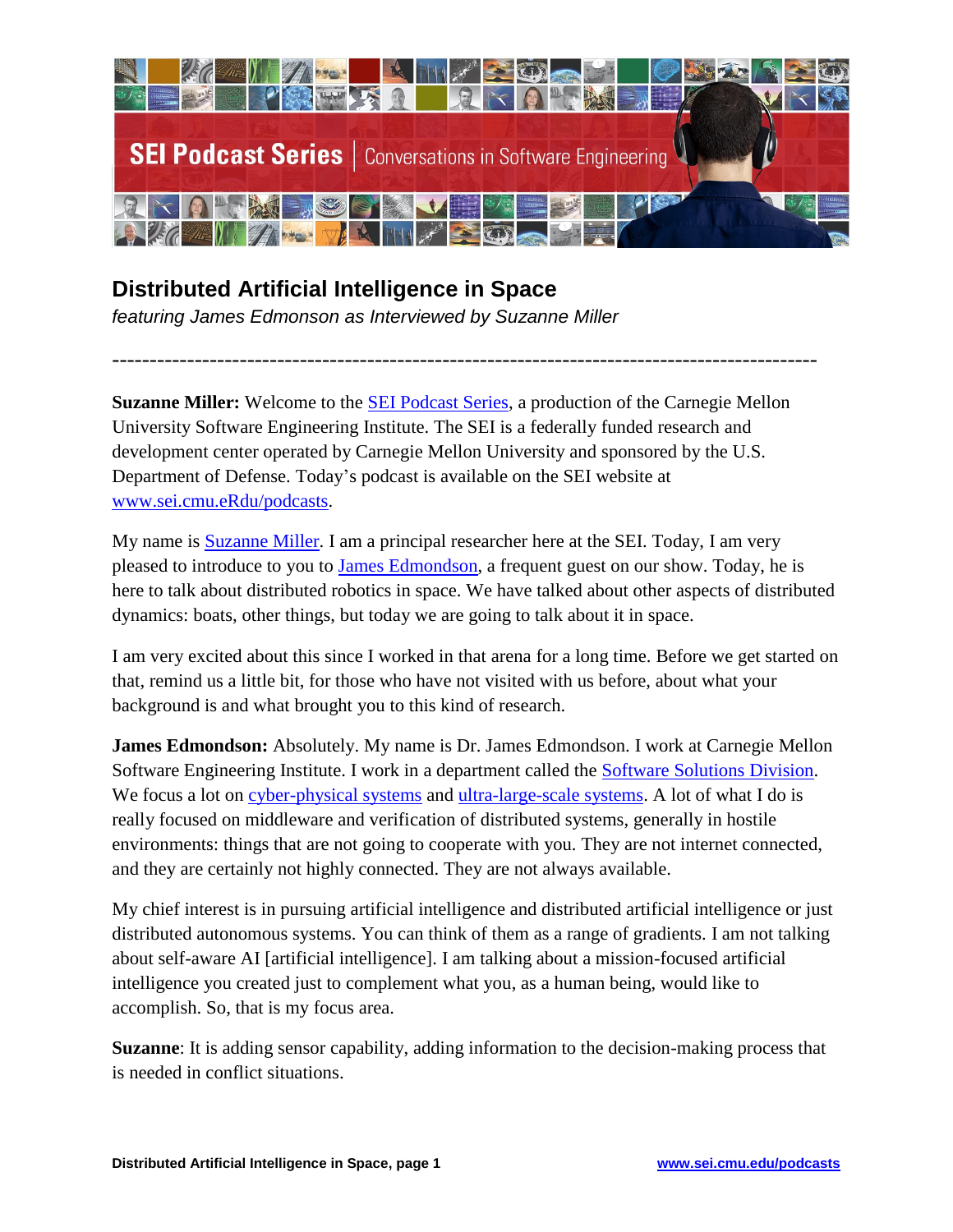**Suzanne:** Let us talk about--you call them *smart tiles*. These are components that are meant to be launched into space and collaborate for power and other kinds of missions about collecting power, emanating power, really to support very long-term kinds of mission capabilities that NASA and others are thinking about but really have a lot of barriers to actually being able to achieve. One of them being, *I am out in this hostile environment, and I have limited power, and I have limited space to actually work in*.

Tell us how this idea came about, and where are you with it?

**James:** We started in a place called the **Keck Institute for Space Studies**. It is a part of Cal Tech, California Tech. It is really a very close coupling with the [Jet Propulsion Laboratory](https://www.jpl.nasa.gov/) [JPL] there. They are really focused on NASA problems. They are really focused on space and a lot of environmental concerns and trying to figure out what the 10- to 20-year vision for NASA will be as far as exploration of the solar system.

We were in in a workshop series called "Adaptive Multifunctional Space Systems for [Microclimate Control.](http://kiss.caltech.edu/new_website/workshops/adaptive/adaptive2.html)" It was really talking about some very exotic things like, for instance, *What can we do on Venus?* Because Venus has a sulfuric atmosphere. It corrodes everything we put in it. How would we harness energy there? We were talking about some very exotic things, about using the winds and various upper atmosphere and things of that nature.

Another topic came up when we were talking with [Jean-Pierre Fleurial](https://scienceandtechnology.jpl.nasa.gov/people/j_fleurial) and [Karl Mitchell,](https://science.jpl.nasa.gov/people/Mitchell/) who are energy experts at JPL. They were talking about renewables, where you could use thermoelectric gradients. Thermoelectric gradients are temperature differentials, which can create electricity just from having a hot surface and a cold surface.

But what Jean-Pierre was talking about was something a little more interesting, that you could create them off of very low gradients. So, if you just put something on the surface of a planet and you dug a small hole in there, the bottom of the pit where you dug the hole and the top of it, where hopefully it is getting sunlight or something, have enough temperature differential to give you small amounts of electricity. If you are in remote areas like this, that could be enough to power important things for indefinite periods.

It kind of built into this thing. We started talking about, *What would we do next and how would we make this better?* The smart tile kind of naturally evolved out of that. I should mention that there are several collaborators on this. I do not want to seem like I am the only person working on this.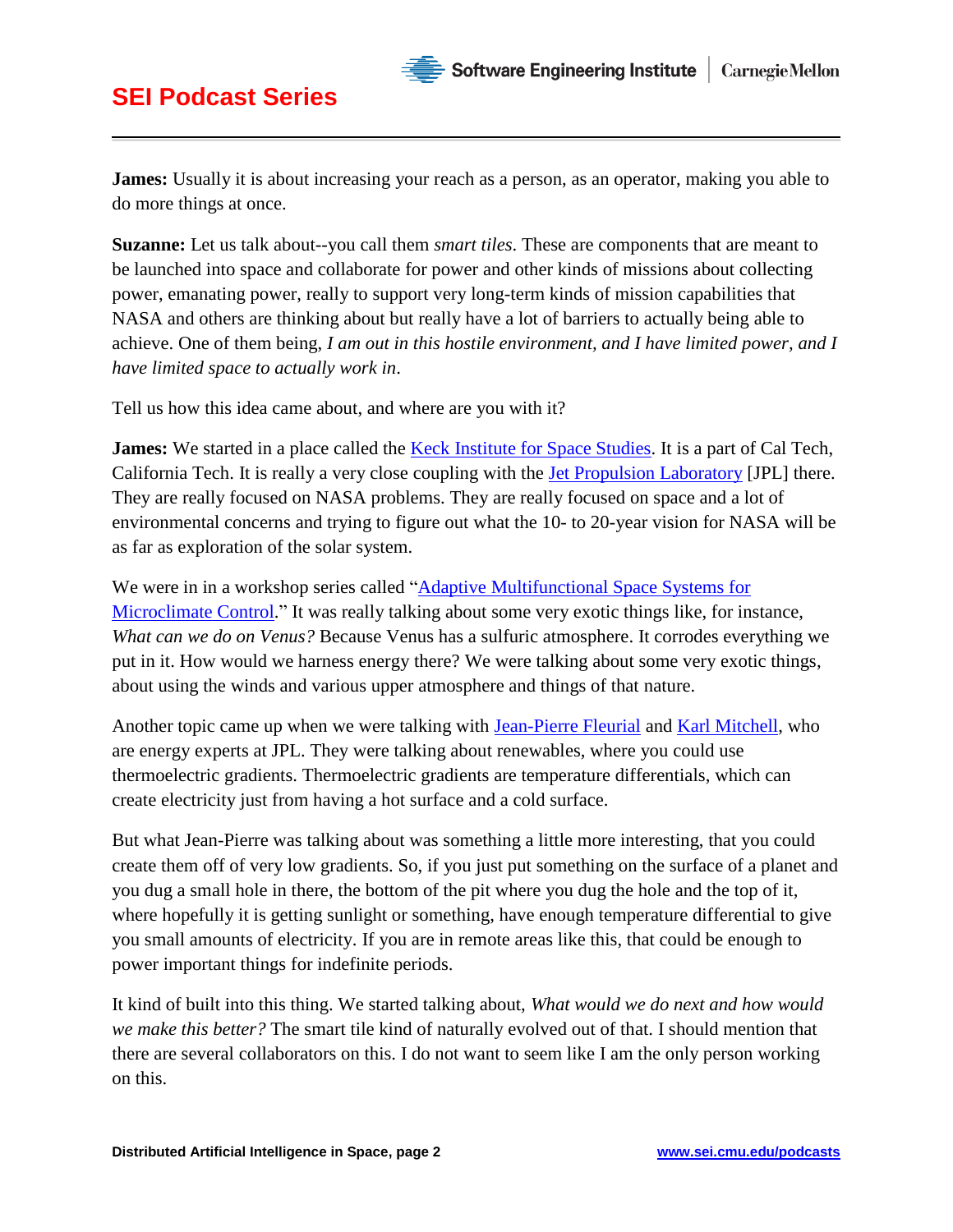

The brainchild of this, and the workshop series, was [Marco Quadrelli](https://www-robotics.jpl.nasa.gov/people/Marco_Quadrelli/) from JPL. [James Lyke](https://scholar.google.com/citations?user=JeXpdM0AAAAJ&hl=en) from AFRL Space Vehicles is also in there. Then you had people like [Christos Christodoulou,](http://ece-research.unm.edu/cgc/) who is at the University of New Mexico, who is working on an important part of this called electromagnetic antennas, which are able to beam, for instance, usually it is signals. One of the things that was really weird that we talked about here was beaming power.

We started talking about, basically, *What if we were to make millions of tiles? We make millions of power-gathering with solar kind of power but also thermoelectric gradients that were able to harvest just from ambient temperature? And you could make these work not only in sunlight, but you could have them on a dark side of the planet or, whatever--as long as there is temperature differential.* 

It could be from you seeding heat. For instance, you come from a hot part of the solar system. You are warm. You have electronics that are working. You go into the cold part. Just the heat that you already have in there, the availability of the temperature differential that you will have from the cold surface to this, would be able to give you electricity for a certain period of time. As long as you have a deep enough battery.

We were talking about that. Then we started talking about the beaming part of this. And JPL had some interesting things about beaming across distances. You lose 60 percent of the power that you might have gained. But if it is an indefinite renewable energy resource …

**Suzanne Miller:** It is like a trickle charge.

**James:** It is perpetual. Yes, you lose 60 percent in energy, but you still have a capability that was not even there before. It is infinitely useful. That kind of branched into this other thing. What happened was I kind of came up with the distributed smart tile idea. We started talking about it, and I started writing the chapter that came in the [JPL report.](http://kiss.caltech.edu/new_website/programs/20151217_Adaptive_Final_Report.pdf)

There are a lot of software problems that we had been thinking about at the SEI for decades, about this. One of them is right here in this *[Ultra-Large-Scale Systems](http://resources.sei.cmu.edu/library/asset-view.cfm?assetid=30519)* book. This is a longforgotten tome here at the SEI, written back in June 2006. At least that is when it was released.

#### **Suzanne:** 2006.

**James:** [Linda Northrop](http://www.sei.cmu.edu/about/people/profile.cfm?id=northrop_13182) and various other people, [Kurt Wallnau,](http://www.sei.cmu.edu/about/people/profile.cfm?id=wallnau_13228) a lot of other people worked on this. A lot of the problems that you see in this book about emergent behaviors, about designing reliable systems and things of that nature in these kind of environments—and this was just about Internet, mostly. It was not even talking about space, where it is a lot worse conditions—but a lot of problems that you see in here are things we have been working on for the last 10 years in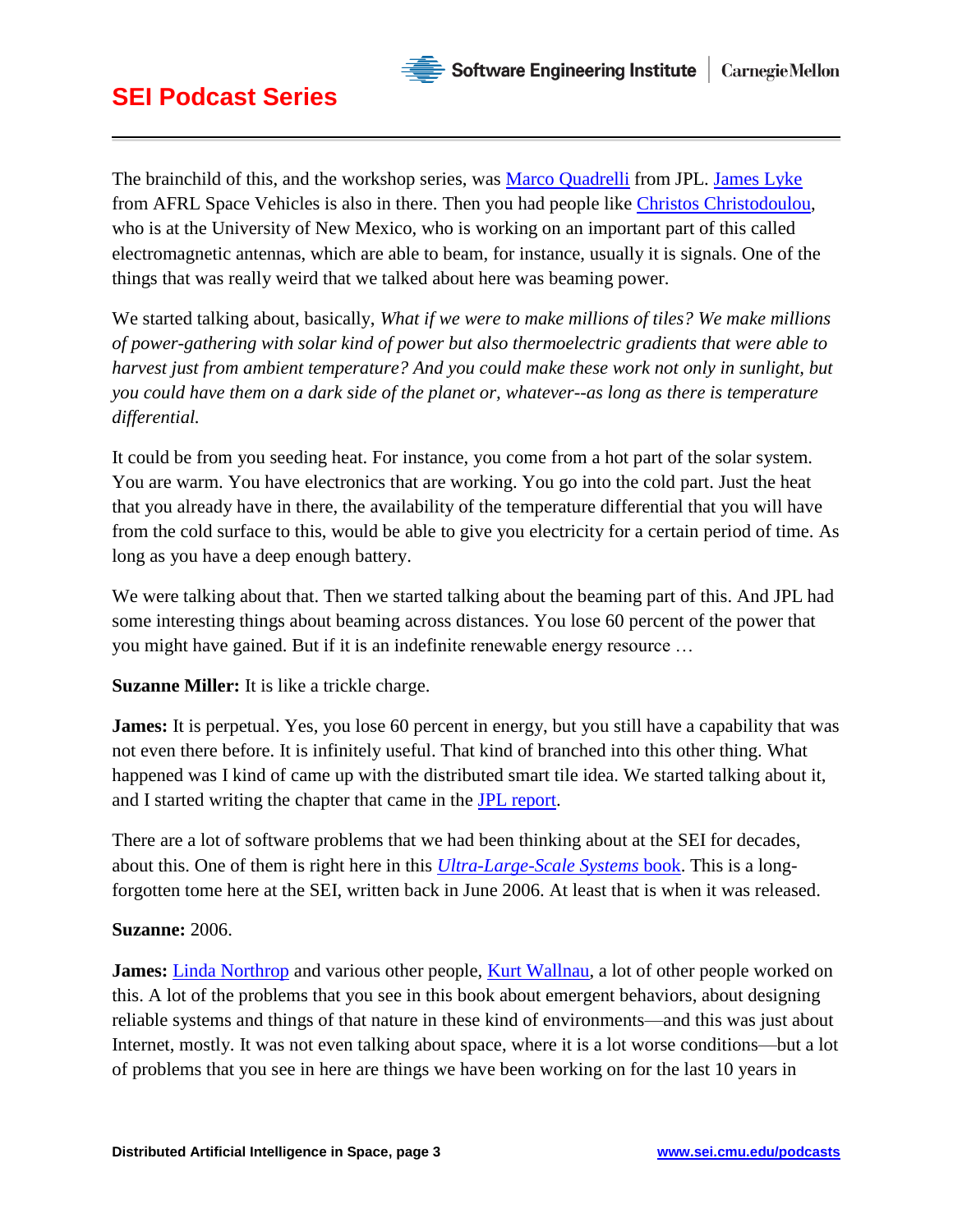anticipation of these kind of systems evolving. It has been exciting to work on something that you see these correlations directly.

 $\cdot$  Software Engineering Institute  $\parallel$ 

**Carnegie Mellon** 

**Suzanne:** Absolutely. So where are you right now? Where is this? Where are we in the software problem space with this?

**James:** The nice thing about a lot of the work I do is that it is portable to many things. So the [MADARA](http://madara.sourceforge.net/) and [GAMS](https://github.com/jredmondson/gams) middleware that I have been working on for a while—that is Multi-Agent Distributed Adaptive Resource Allocation--just call it MADARA—that has been around for a while. It is really about distributed knowledge sharing amongst these autonomous systems in unreliable environments where you have to resend information, where you do not expect things to arrive all the time.

Then [GAMS, the Group Autonomy for Mobile Systems](https://github.com/jredmondson/gams) project, was really about making things autonomous and able to collaborate together. It turns out that these software are pretty ready made for inclusion in this. We have already been running a benchmark test in vacuum chambers and other places to see how this runs on a [Raspberry Pi](https://www.raspberrypi.org/) and the kind of form profile that we are going to have on the smart tile.

We have already created a lot of the hardware prototypes that we think we are going to put up either later this year, this coming year in 2017, or in 2018. It just depends on when we feel like we are ready to put this in there. What we are going to be doing is putting six of these up in orbit, low Earth orbit, for about a year. So we do not want to mess things up right now and have something that just does not work for a year. We want to make sure that we have everything designed well. And this is kind of a fruit of love.

This is a lot of people just coming together working on this: Howard Bloom, James Lyke, Marco Quadrelli, Christos. You have got [John Valasek,](http://vscl.tamu.edu/valasek/) a lot of other people that come into these telecoms every two weeks. A lot of these are working in the labs at [GE Global Research:](http://www.geglobalresearch.com/) Glenn Forman and Kelvin Ma. They are in it every day.

The progress can seem a little slow when you are in these kinds of processes and seeing parts fail and getting the correct part in there and doing it iteratively. We are looking at a first prototype in low Earth orbit of about six tiles collaborating, sharing information.

I am not sure if we will be sharing power yet because this is just a first stage to see if the software layers work. It is really testing out the SEI part of this, of whether or not we can collaborate, whether or not we can do this in space for a year, essentially.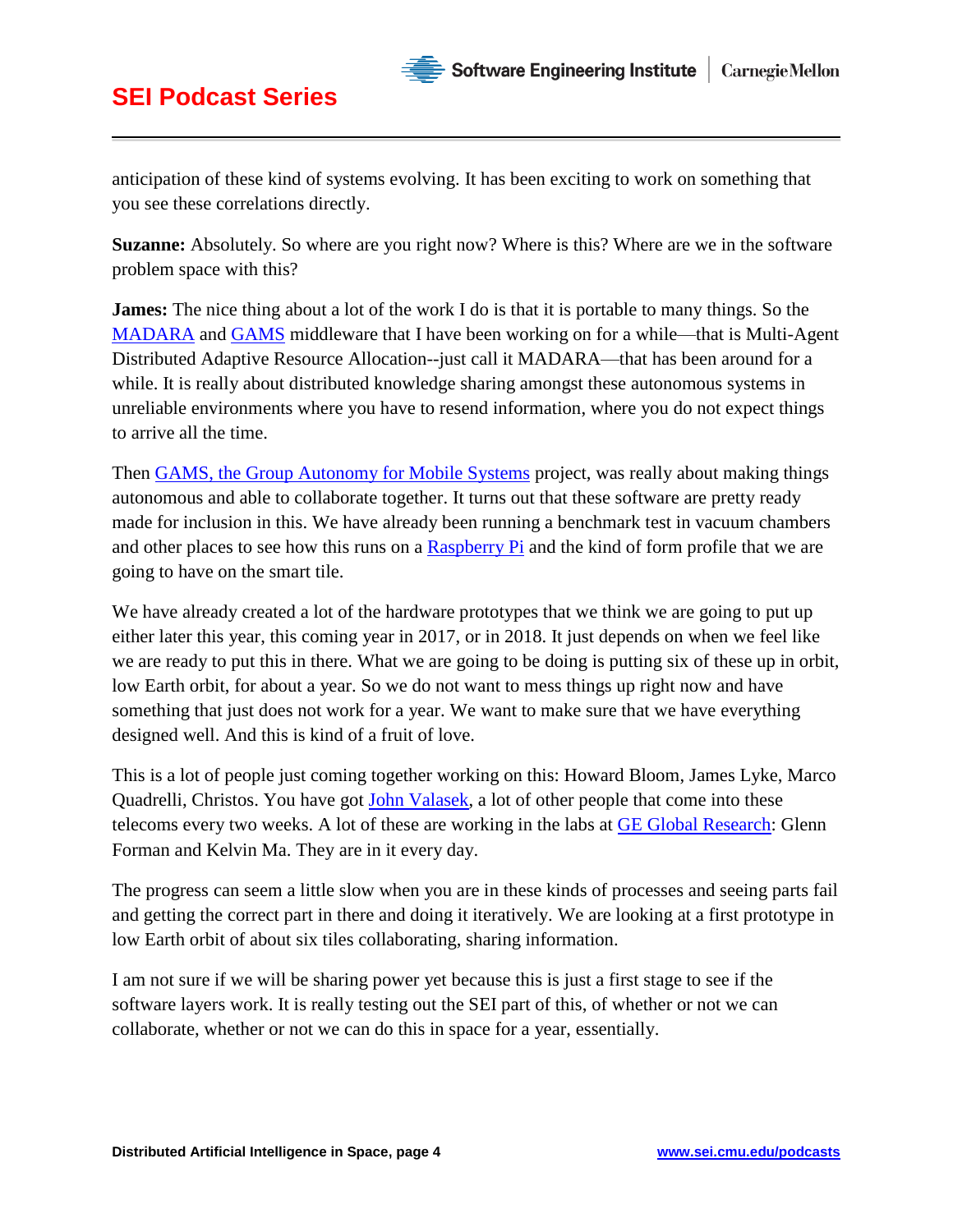

**Suzanne:** We can simulate some aspects of space. We can do vacuum testing. We can do very low-temperature kinds of things. We can do some of the radiation hardening testing, but bringing that all together really is an on-launch kind of thing.

This is what you are trying to do, is make sure everything will—before we do add function make sure that the basic communication, the basic safety, do not run into other things that are up there. There is a lot of space garbage. That is really what that test is going to be about, just really getting that platform to be stable. Is that correct?

**James:** Hopefully we won't run into too much garbage. Right now, our tiles, they are very low weight, so in general they would bounce off something like that unless it is coming in like a bullet.

For the most part what we are doing now, [GE's Global Research Center](http://www.geglobalresearch.com/) has put up a lot of space vehicles and, along with [AFRL Space Vehicles Branch,](http://www.kirtland.af.mil/Units/AFRL-Space-Vehicles-Directorate/) they are really bringing their expertise to bear on a lot of that. We are at a level of low-earth orbit where it is not like in conflict with the International Space Station or that kind of stuff. It is really at a lower orbit. We do not think we are going to have to deal with so much of that.

A lot of what we are going to be focusing on is the collaborative nature of the tile and really thinking of basic experimentation in space. I fought to have a propulsion system in there, but what we are mostly going to have right now is the ability to rotate the tiles so that it faces the sun at all times. That is really the only locomotion I have available, but it is something I can program. As part of the smart tiles autonomy, it is going to be doing that kind of automation and adjusting itself.

There are also simple things like voting and options for leadership in this, the tiles, whose going to talk to Earth because each of them are equipped with an [Iridium chip](https://en.wikipedia.org/wiki/Iridium_satellite_constellation) set that can communicate back with Earth. Iridium is very expensive. You really do not want all of them chatting all the time about the silliest things that they have, *What my temperature is* and various other things.

Really what we are going to design it for is to have one of them talk to Earth. If one of them fails, they essentially will vote on who is going to be the next leader. That person will be the kind of proxy for everyone to talk between Earth and the tiles.

We expect there probably will be some failures. That's kind of the genius of the smart tile, is that if you put up millions of these and 33 percent of them die, you still have hundreds of thousands, if not millions, of other tiles that can communicate. They can do a lot of tasks, like localization for other people going places. I think one of the more interesting things that we have been talking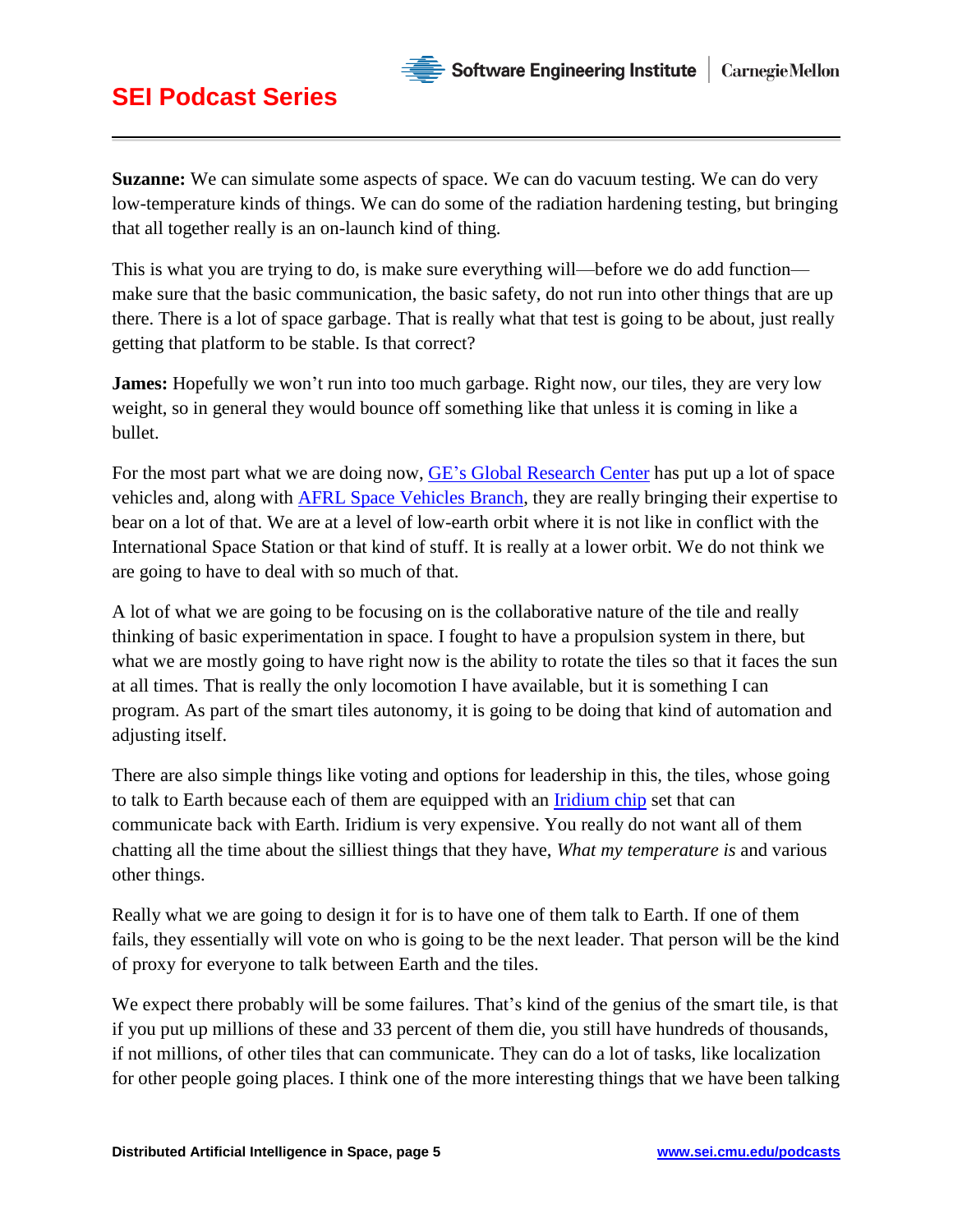

about with potential customers has been [power beaming,](https://en.wikipedia.org/wiki/Wireless_power_transfer) because it is not just something that affects space.

If you look at India, for instance. India has a lot of remote locations in it that have no power grid. If you were able to beam energy down to the surface of the Earth and lose 60 to 70 percent of it as you get there—maybe even 80 percent of it—but it is more energy than they have ever had. This could be something that could revitalize populations. It could help build infrastructure, because building the infrastructure on the ground is very expensive. But if you could service it from space, essentially, then we think that shows a lot of the power.

Another place we have been talking to is that satellites themselves need power. One of the things you have to understand about any kind of energy source in space is you cannot just send humans to fix it, so it just degrades over time. It gets worse. Over time you could go from 100 percent capacity to 20 percent capacity. What you do 10 years after you have been launched, or even 5 years after you launch, could be very minimal compared to what you had initially.

There are some people, and some companies, out there that are looking to license people to basically provide them with energy. If you have an energy-beaming thing, you don't lose as much beaming across space. You do lose a lot beaming through the atmosphere. That is a better client, really, if you want throughput in energy capacity.

I think that is the one that shows the obvious commercial viability of something like that. That is why GE's Global Research Center has been interested because they deal with energy. They would love to have a power infrastructure for the solar system. So, that is why they have been doing so much work on it.

We are always looking for more partners. We have had people come and go out of the group. I think after it gets in space, I will have a lot more interest in people coming because once they see it is real.

I mean, if you read the chapter in the [JPL report,](http://kiss.caltech.edu/new_website/programs/20151217_Adaptive_Final_Report.pdf) there were a lot of things that I wanted to do about environmental outreach and various other things where getting high schools involved in various other things where they could essentially talk to the tiles, ask them what they are doing.

Or, if we have locomotion, make them do something in space, like form a shape or something. These are all things that we would love to do; it is just not going to be in the first prototype we put out there. It is just the first step. It is definitely meant to be a 10-year project, not a couple of months and then we are done. No. It is something that will hopefully go on for a long time.

**Suzanne:** Speaking of prototypes, we have talked a little bit offline about the fact that we may actually be able to see one of these prototypes coming up in the future. I wanted to talk a little bit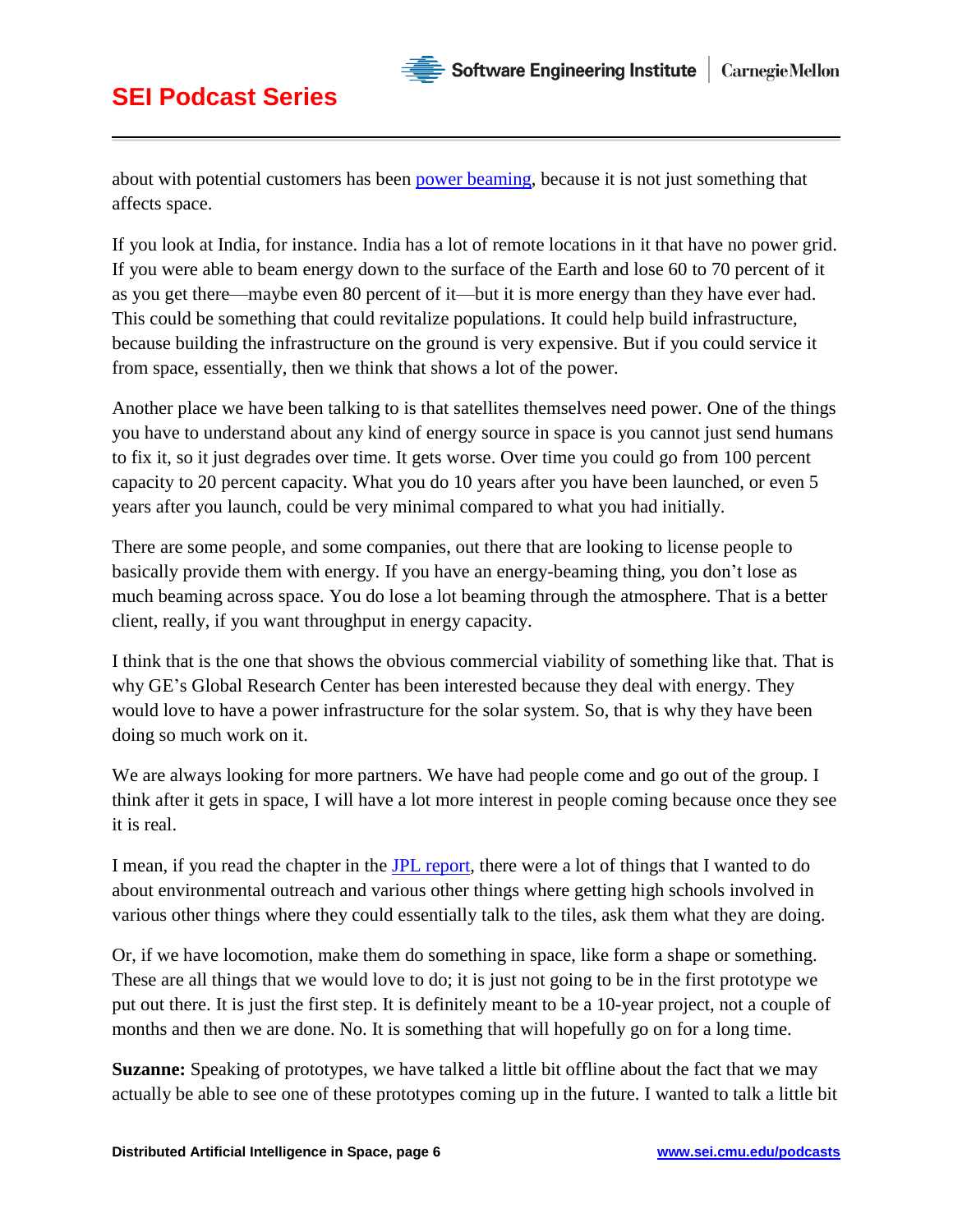

**Suzanne:** This is wonderful stuff. I do want to mention to our viewers that the link to the **Keck** [Institute report](http://kiss.caltech.edu/new_website/programs/20151217_Adaptive_Final_Report.pdf) that has the chapter on the smart tiles will be available on transcript for the podcast. And you have got another blog post related to different aspects of this, and it will also be up there.

#### **SEI Podcast Series**

about what would we be able to see once we have a prototype in front of us? What kinds of things would we be able to do with that prototype?

**James:** We are going to have a full Raspberry Pi on it. There is a lot of computational power on each tile. You could really do a clustered application of various things. We have been talking about environmental sensing projects and other things of that nature for low-earth orbit.

What we would have in our hands is we have a prototype that essentially unfolds from a [CubeSat](https://en.wikipedia.org/wiki/CubeSat) volume into six tiles. So it is going to look like a box, but it has these latches and various things that will come apart in space. They will float away. Once we have a prototype that has the propulsion system in them, the ion thrusters, or even a packet of air—we talk about a condensed packet of air that you can puncture in six different layers—but again, they told me *Just focus on the first part of the project.*

Essentially you will see something with a computational layer, the Raspberry Pi. You will see photovoltaics on one side. And then you will see a battery, the lithium ion battery that will be storing energy. You will be able to hopefully hold that.

The prototype I have in my office right now is just showing the latching mechanisms and how it unfolds. You do not see the computational layer, or the photovoltaics now. But the one at GE that they have, that they have provided a picture [of] to me of, does have the photovoltaics layer, and it has been chromized and everything. And it looks really nice...

**Suzanne:** So, this is something for our viewers to look forward to.

**James:** Hopefully so, yes.

**Suzanne:** We are planning on doing a little bit of a demonstration of this once we get it available. This is very exciting. I am a NASA geek from way back. Some of these kinds of ideas are things that, you know, when you have watched the NASA Channel you see all kinds of animation of things that are possible. This is really coming to fruition, lots of different ideas. I am really looking forward to being able to touch the prototype and see some simulations of its functionality.

I want the thank you very much for joining us today, James.

**James:** Thank you.